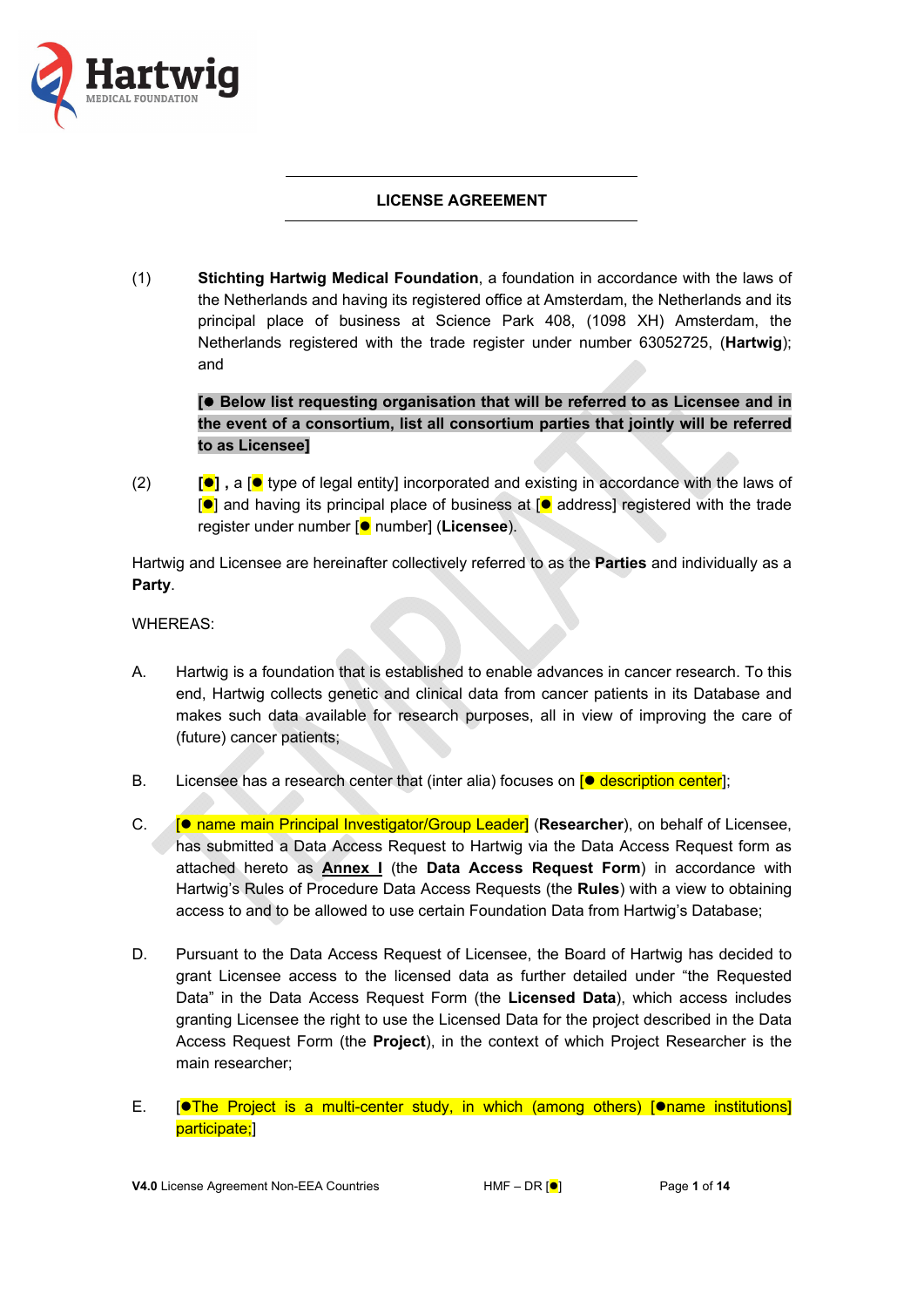

F. The Parties now wish to lay down the terms and conditions under which the Licensed Data are disclosed to Licensee in this license agreement (the **Agreement**).

IN HET GEVAL VAN EEN RENEWAL OVERWEGING F. VERVANGEN DOOR DE VOLGENDE OVERWEGINGEN:

- G. Pursuant hereto, the Parties entered into a license agreement on  $[•]$  date] laying down the terms and conditions under which the Licensed Data are disclosed to Licensee (the **Initial License Agreement**);
- H. This Initial License Agreement expired as per  $\left[ \bullet \right]$  date] and the Researcher, on behalf of Licensee, filed a request to Hartwig in order to be permitted to access and use the Licensed Data for the Project after expiry of the extension of the Initial License Agreement and to renew the Initial License Agreement for a period of  $\left[\bullet\right]$ , to expire on  $\blacksquare$
- I. This request was granted and the Parties now wish to lay down the terms and conditions under which the Licensed Data may be used by Licensee after expiry of the Initial License Agreement in this license agreement (the **Agreement**).

IT IS AGREED as follows:

### **1 Definitions**

- 1.1 In this Agreement, terms identifiable by the use of (an) (initial) capital letter(s) shall have the meaning given thereto in the Rules, as attached to this Agreement as **Annex II**.
- 1.2 In case of any differences and/or inconsistencies between this Agreement and the Rules, the terms and definitions (and meanings thereof) set out in this Agreement shall prevail.

### **2 Scope**

- 2.1 Hartwig herewith grants to Licensee, and Licensee herewith accepts, a temporary, non-exclusive and non-transferable license to use the Licensed Data subject to the terms and conditions of this Agreement.
- 2.2 The license granted hereunder is limited to the use of the Licensed Data by Licensee for the purpose(s) set forth in the Data Access Request Form. Licensee explicitly agrees that it shall not use the Licensed Data for any other purpose.

### **3 Compliance**

3.1 During the term of this Agreement, the Licensee shall comply with all requirements in the Rules, the Guiding Principles and the Board Decision. Any commitments made by the Licensee in the Data Access Request Form and the subsequent procedure that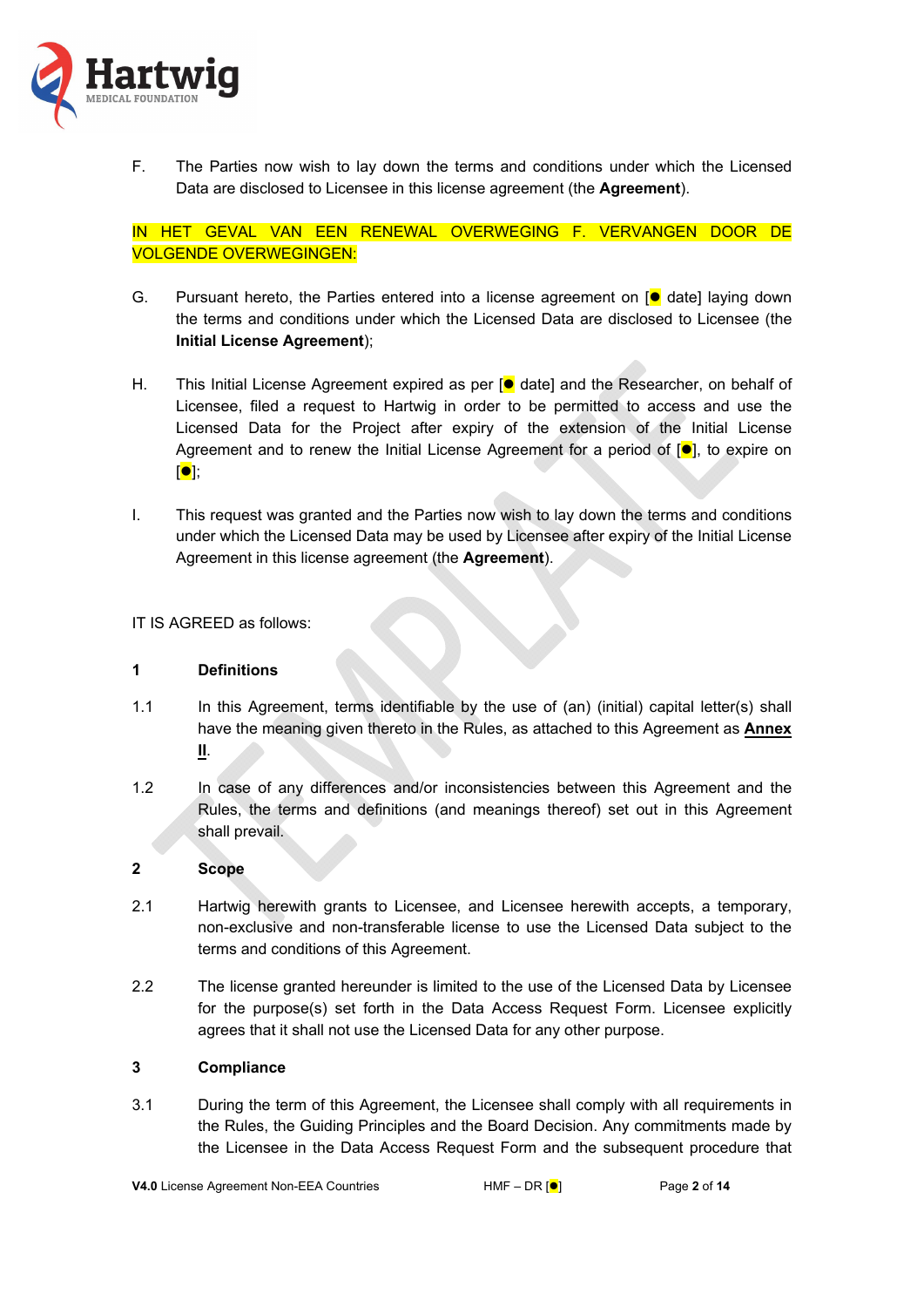

resulted in the Board Decision, will remain binding upon the Licensee towards Hartwig during the term of this Agreement.

- 3.2 Licensee shall inform Hartwig promptly in case the Licensee is unable to, or reasonably foresees that he is unable to, comply with any of the provisions of this Agreement (including any of its Annexes). In this event, Hartwig is entitled to (temporarily) suspend the making available of the Licensed Data to Licensee and terminate this Agreement with immediate effect as provided for in clause 11.4 of this Agreement.
- 3.3 The Licensee shall see to it that the Researcher, in  $\phi$ his/her] capacity of main researcher of the Project, as well as other persons who  $\phi$  and entities or institutions that] participate in the Project, comply with the obligations under clause 3.1 of this Agreement and this Agreement.
- 3.4 In case the Researcher is replaced by another person for any reason whatsoever, the Licensee shall ensure that the person replacing the Researcher shall have the same level of experience, knowledge and expertise as the Researcher. The Licensee shall also ensure that the replacing person shall be bound by and shall abide to the obligations of the Researcher under this Agreement.

### **4 Delivery / transmission of the Licensed Data**

4.1 Hartwig shall make the Licensed Data available to Licensee for a period of  $\circ$  two (2) **years** as from the date on which this Agreement is signed by both Parties (the **Signing Date**).

### IN GEVAL VAN EEN RENEWAL 4.1 VERVANGEN DOOR:

- 4.2 Hartwig shall make the Licensed Data available to Licensee for a period of  $\bullet$  one (1) year] $\bullet$  two (2) years], as from the expiry date of the Initial License Agreement (the **Effective Date**) up to and including  $\text{[} \bullet \text{date} = \text{expr}$  date PLUS period for which renewal is granted].
- 4.3 After an initial period of  $\left[ \bullet \right]$  one (1) year as from the Signing Date, Licensee is entitled to a yearly update of the Licensed Data. Upon request of the Licensee, Hartwig shall make available to Licensee updated information related to the Licensed Data that have been made available to Licensee, as well as additional Foundation Data that became available in the Database since the Data Access Request of Licensee and exactly match the Requested Data as set forth in the Data Access Request Form. As from this moment, the update of the Licensed Data made available by Hartwig to Licensee shall, in addition to the Licensed Data made available to the Licensee earlier, be regarded as Licensed Data under this Agreement. For the avoidance of doubt, this means that the Licensed Data including any updates thereto are made available to the Licensee for a (total) period of  $\phi$  two (2) years) as from the Signing Date.
- 4.4 Hartwig shall make the Licensed Data factually available to the Licensee by making the Licensed Data available to the Licensee via Google Cloud Platform.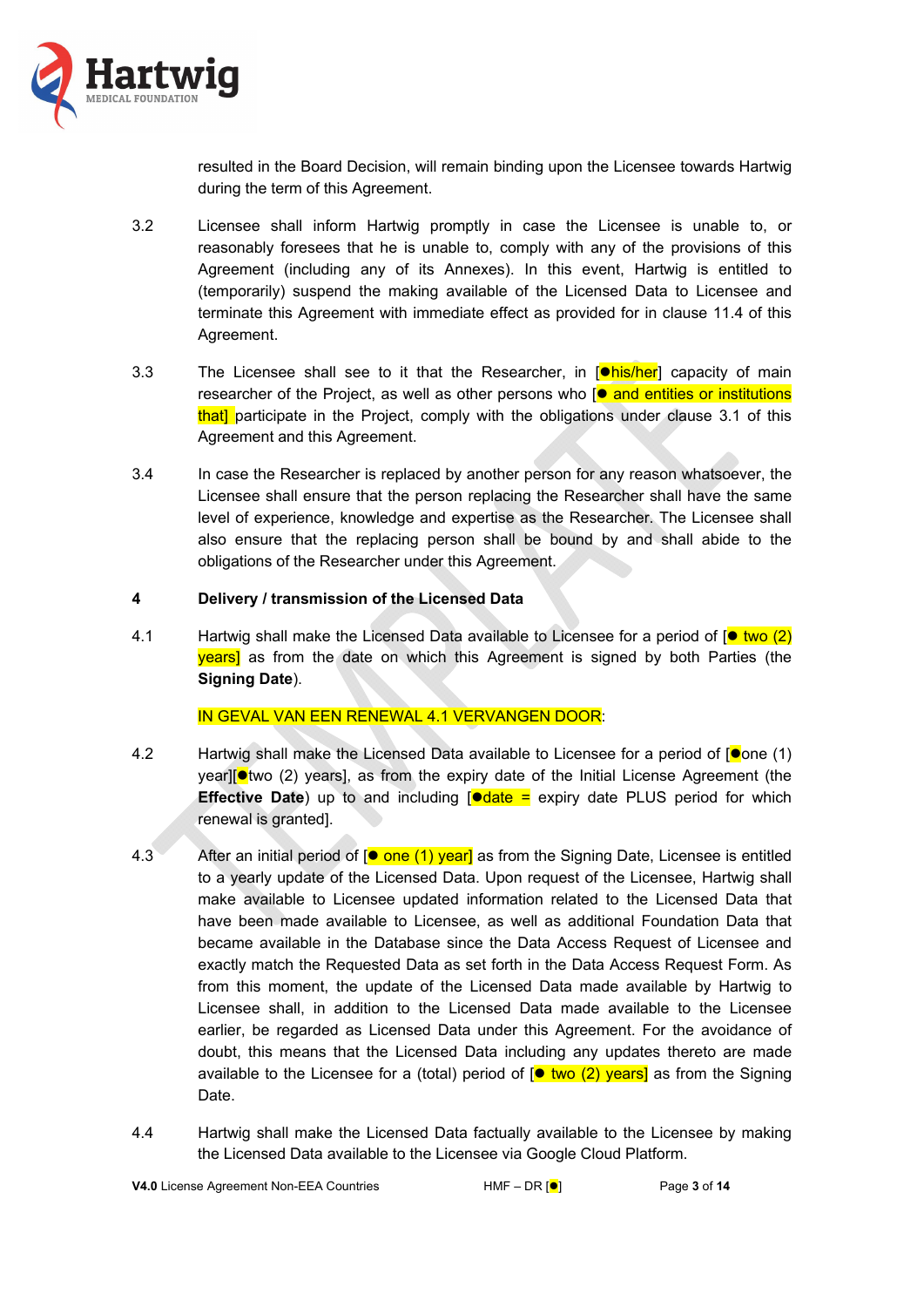

- 4.5 Only the Researcher, as well as the other persons within the organization of the Licensee who participate in the Project and are listed on the Data Access Request Form (the **Data Contacts**), shall have access to the Licensed Data made available via Google Cloud Platform.
- 4.6 The Licensee ensures that the Researcher as well as mentioned Data Contacts are informed of and will abide by the provisions as set forth in this article of the Agreement. The Licensee is fully responsible and liable for the access to and the further use of the Google Cloud Platform, the Licensed Data and other data in the Google Cloud Platform by the Researcher and the Data Contacts in accordance with the terms of this Agreement.
- 4.7 In order to have access to the Licensed Data for further use of those Licensed Data by Licensee in accordance with this Agreement, the Researcher and each of the Data Contacts shall create a Google Cloud account, which must have multi-factor authentication enabled. The access details to this Google Cloud account must be considered strictly personal and must be kept confidential by the Researcher and/or each of the relevant Data Contact. The Licensee shall ensure that the Researcher and/or the Data Contacts shall in no event share the access details of this Google Cloud account with third parties, including other persons within the organization of the Licensee.
- 4.8 The Licensee shall inform Hartwig as soon as the Researcher and/or the Data Contacts have created such Google Cloud account, after which notification Hartwig shall prepare the Licensed Data in the Google Cloud Platform for access to the Licensed Data by the Researcher and/or the Data Contacts on behalf of the Licensee. As soon as the Licensed Data have been made available in the Google Cloud Platform for the Researcher and/or the Data Contacts by Hartwig, the Researcher will receive a notification with further instructions to access the Licensed Data.
- 4.9 To ensure that only authorized persons have access to (the Licensed Data in) the Google Cloud Platform, Hartwig shall log (i) when and with what Google Cloud account access to the Licensed Data is obtained; and (ii) which Licensed Data have been available for access by the Researcher and/or the Data Contacts. These log files shall be kept by Hartwig no longer than necessary for the purposes for which the log files have been collected (and may, for example, be kept until identified irregularities have been fully investigated and dealt with).
- 4.10 In the unlikely event that the Researcher and/or the Data Contacts has/have accessed and/or downloaded other data than the Licensed Data, the Researcher and/or the Data Contacts shall promptly contact Hartwig and shall immediately destroy all (copies of) such data.
- 4.11 Where relevant, the Licensee acknowledges that downloading (a copy of) the Licensed Data may take some time, among others depending on the capacity and speed of the network used by the Researcher and/or Data Contacts and the size of the Licensed Data. In addition, the Licensee acknowledges, where relevant, that the Licensed Data can only be downloaded successfully by the Researcher and/or the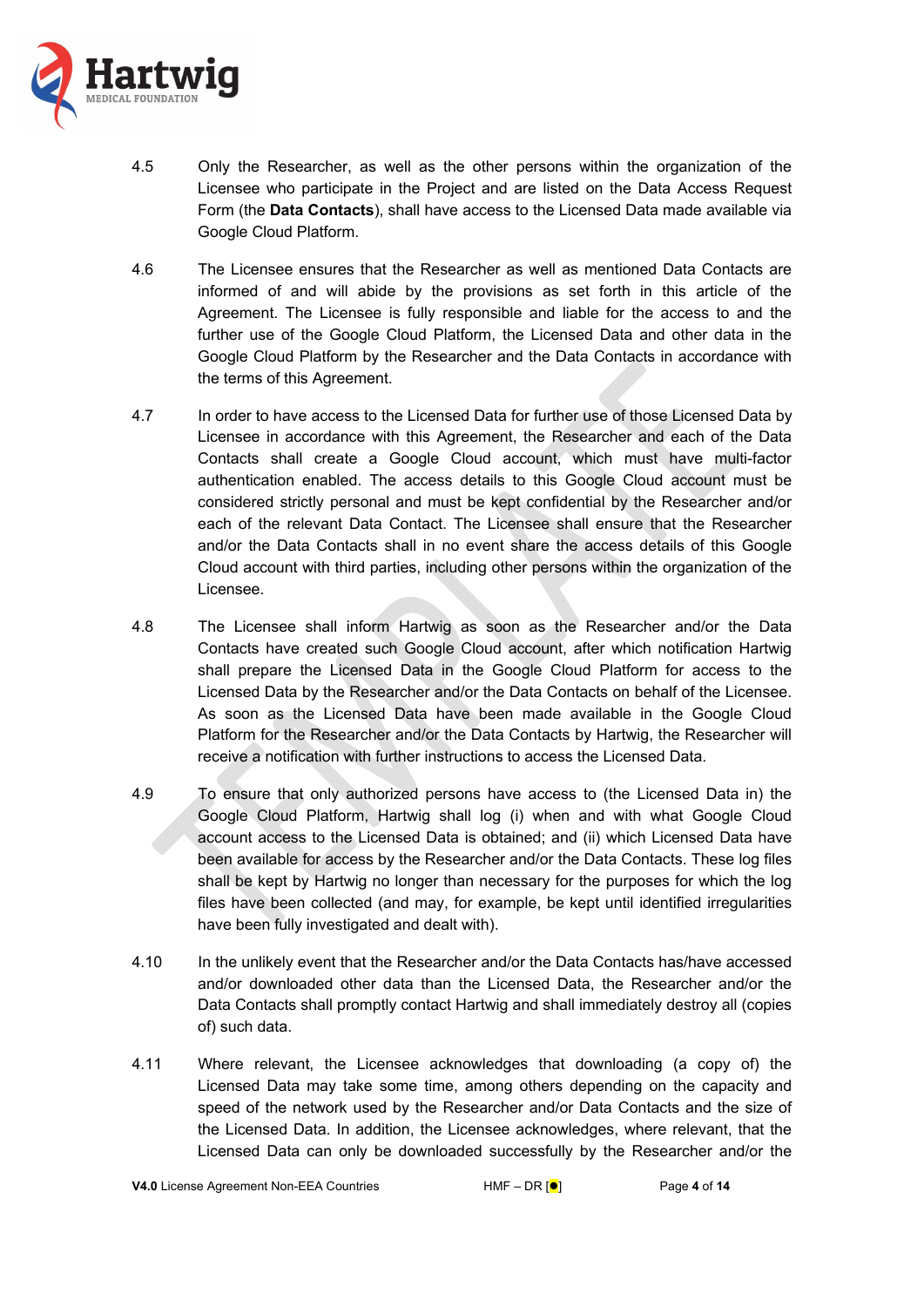

Data Contacts if and to the extent that sufficient storage space is available for saving the Licensed Data on the equipment on which the Researcher and/or the Data Contacts is/are downloading the Licensed Data.

4.12 As soon as the Researcher and/or the Data Contacts has/have (successfully) accessed and/or downloaded the Licensed Data, the Licensee is responsible for adequate saving, safeguarding and further use of the Licensed Data in accordance with the provisions set out in this Agreement and applicable (data protection and privacy) laws and regulations.

## **5 Data Protection**

- 5.1 Licensee shall handle the Licensed Data in accordance with this Agreement and all applicable laws and regulations, including laws and regulations relating to data protection and privacy.
- 5.2 The Licensee represents that Licensee to its best knowledge provided the information in the questionnaire as attached hereto as Annex IV regarding, among others, the possible access to the Licensed Data by public authorities, such as intelligence services, in the country where the Licensee is established and shall inform the Licensee promptly in the event of any change of the information provided in Annex IV.
- 5.3 The Licensee shall ensure that adequate technical and organisational measures have been taken (including but not limited to encryption of the Licensed Data at rest and in transit) and shall be maintained in accordance with applicable (data protection and privacy) laws, in order to protect the Licensed Data from (accidental) unauthorized access or disclosure, loss, alteration or destruction of the Licensed Data, in particular by public authorities in the country where Licensee is established and elsewhere.
- 5.4 The Licensee warrants and represents that:
	- (i) Licensee shall not create (or allow to be created) and maintain any back doors or similar programming in the adequate technical and organisational measures taken by the Licensee as provided for in clause 5.3 that could be used by public authorities or other third parties to access the Licensed Data, nor purposefully create of change its business processes in a manner that facilitates such access to the Licensed Data;
	- (ii) no local legislation or government policy applicable to Licensee requires the Licensee to create or allow any back doors or similar programming in the adequate technical and organisational measures taken by the Licensee as provided for in clause 5.3 that could be used by public authorities or other third parties to access the Licensed Data or, in case the Licensed Data are encrypted by the Licensee, to hand over the encryption key to public authorities or other third parties;
	- (iii) it has in place adequate standard operating procedures governing orders or requests from public authorities to access personal data processed by the Licensee, which will apply to the Licensed Data.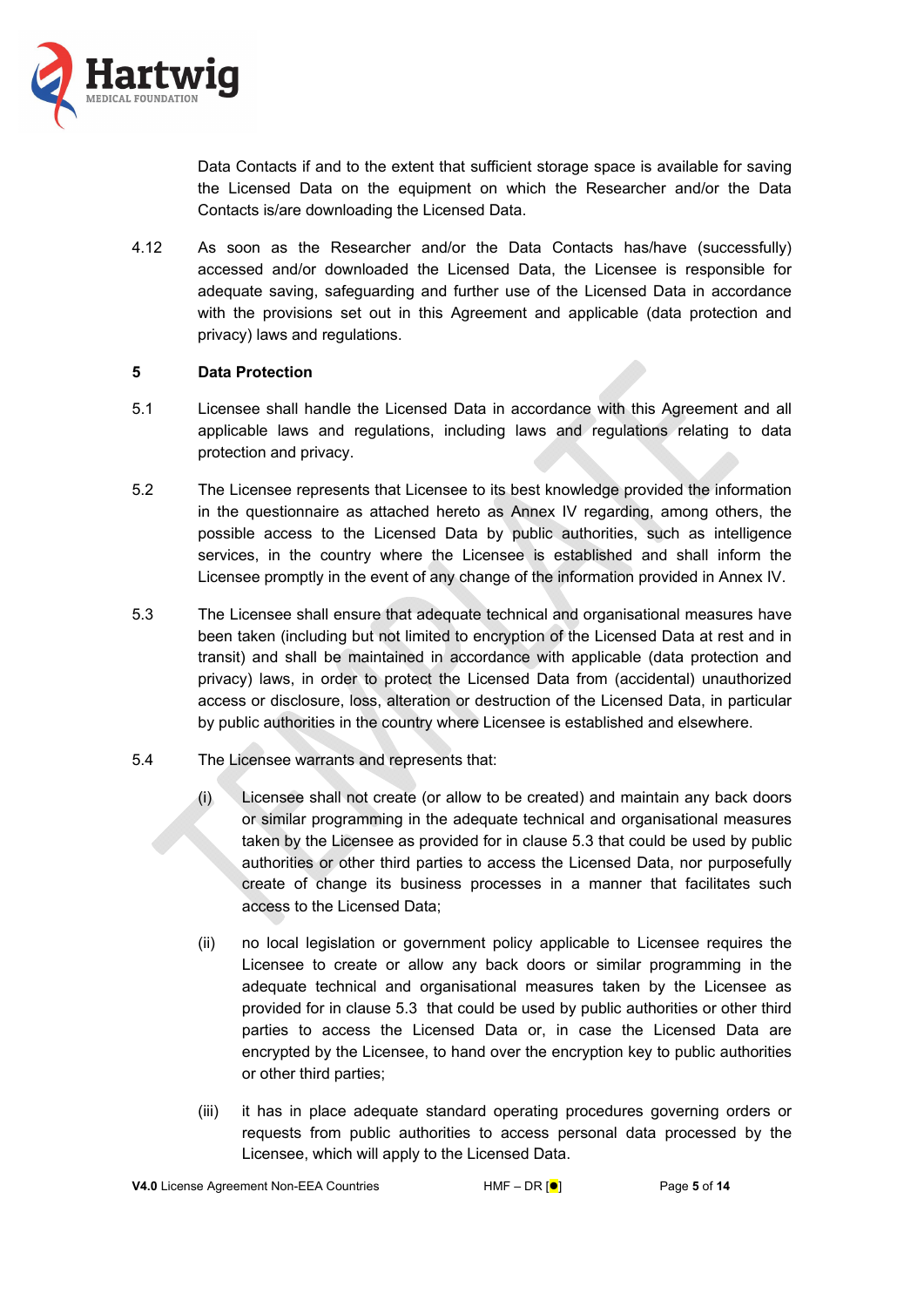

- 5.5 The Licensee shall inform Hartwig promptly in the event that the Licensed Data have been (accidentally) accessed by or disclosed to an unauthorized person or party, lost, altered or destructed.
- 5.6 Parties agree that the Licensed Data shall be accessed by Licensee and subsequently accessed, held, kept, analysed and further used by Licensee only at and from the Licensee in  $\left[ \bullet \right]$  place, country] and/or Google Cloud Platform server(s) within the European Union. In accordance with the Applicable Legislation, the Parties have agreed upon the unmodified EU Model Clauses as attached hereto as **Annex III**, which EU Model Clauses form an integral part of this Agreement.
- 5.7 Licensee agrees that it shall not access (or have accessed) the Licensed Data from, keep it (have kept) in, process (or have processed) or transfer the Licensed Data to any other location without the prior written consent of Hartwig. In order to comply with the relevant Applicable Legislation, Hartwig shall not provide such consent for a location outside the European Union, unless Licensee (or any other relevant party) agrees to enter into the appropriate unmodified EU Model Clauses or such other arrangement that Hartwig deems appropriate in its sole discretion.
- 5.8 In case the Licensee uses processors to process the Licensed Data, the Licensee ensures that these shall not be subject to Section 702 of the US FISA or similar legislation that grants powers to public authorities of the recipient country to access the Licensed Data which go beyond what is necessary and proportionate in a democratic society, with the exception of processors in respect of which technical measures (e.g. encryption prior to or during transmission of personal data) have been implemented to render access to the Licensed Data for surveillance purposes, impossible or ineffective.
- 5.9 In the event the Licensee receives an order of a public authority to disclose the Licensed Data, the Licensee shall inform Hartwig hereof without undue delay. The Licensee shall review the legality of such order and shall challenge such order, unless the Licensee reasonably deems that there are no good arguments for such challenge. When challenging an order of a public authority to disclose the Licensed Data, the Licensee shall inform the relevant public authority of the incompatibility of the order with the safeguards contained in this Agreement (including Annex III) and the resulting conflict of obligations, and shall seek interim measures to suspend the effects of the order or request until the relevant court has decided on the merits. The Licensee shall not disclose the Licensed Data to a public authority until it is required to do so under the applicable procedural rules. When responding to an order, the Licensee shall limit the disclosure of the Licensed Data to a public authority to the minimum amount of information permissible based on a reasonable interpretation of the order or request. The Licensee shall duly document and record all orders for access to the Licensed Data received from public authorities and any actions taken with respect thereto. These records will be made available to Hartwig upon its first request.
- 5.10 Hartwig undertakes to provide the Licensed Data in de-identified, coded form. Licensee shall not attempt to de-anonymize any Licensed Data or to identify the individuals to whom the Licensed Data relate. Should Licensee become aware of any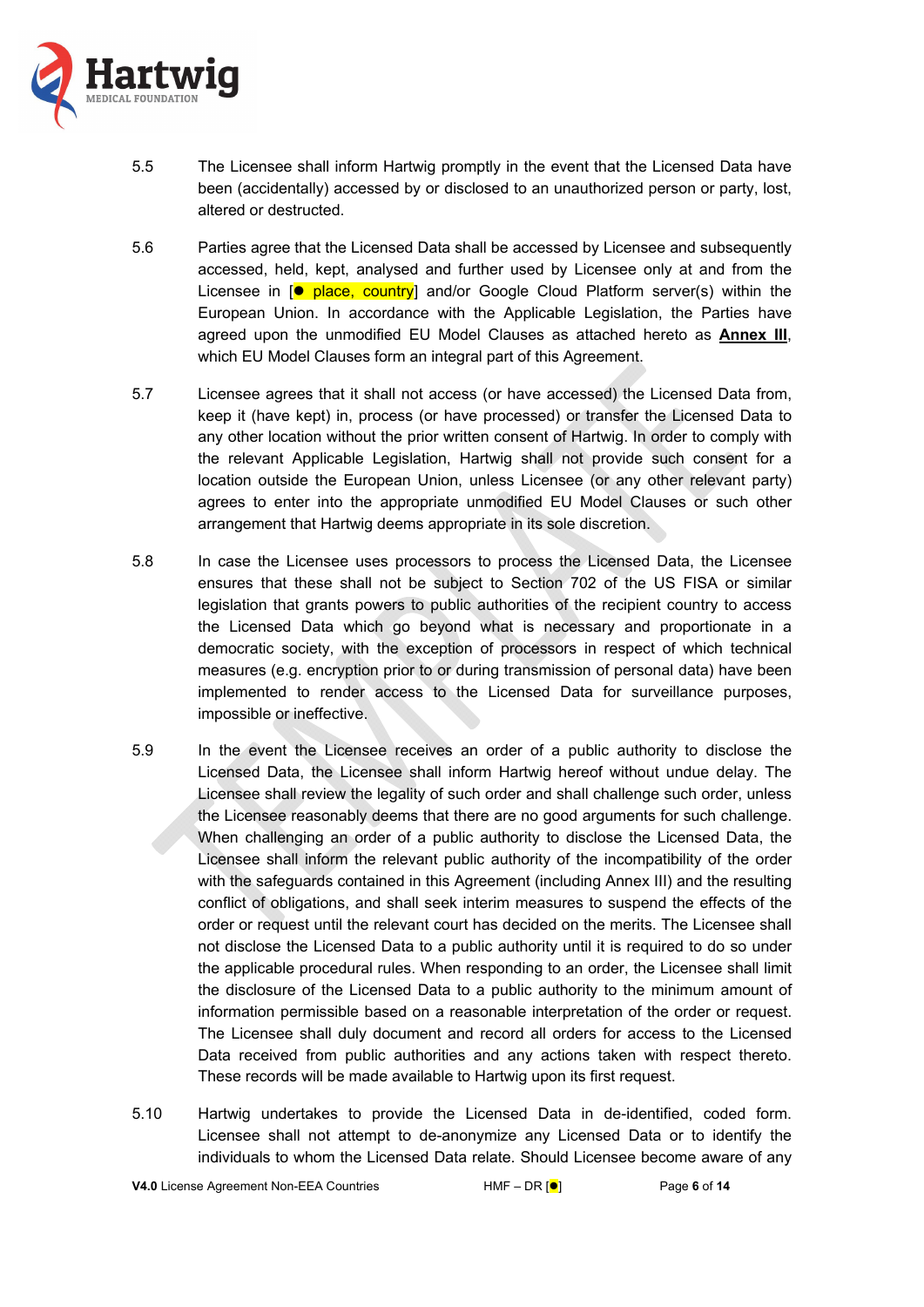

identifiable personal data included in the Licensed Data, Licensee shall immediately inform Hartwig and follow Hartwig's instructions to either delete or destroy such personal data or have those personal data deleted or destroyed by any party or person that has access to the personal data. This clause 5.10 shall not apply with respect to Licensed Data relating to Licensee's own patients as included in the Licensed Data, where applicable.

5.11 Licensee agrees and acknowledges that any person whose data have been included in the Licensed Data has the right to request for rectification or erasure of his/her personal data. Licensee shall ensure that the relevant personal data is rectified or erased immediately upon the first request of Hartwig.

## **6 Confidentiality**

- 6.1 Licensee acknowledges and understands the sensitive nature of the Licensed Data and the absolute need to treat and keep the Licensed Data secured and confidential. Licensee shall maintain strict confidentiality with respect to the Licensed Data and shall:
	- (a) ensure that the Licensed Data are only accessible to persons who require such access for the Project and shall not distribute, disclose or disseminate the Licensed Data to any other person(s);
	- (b) keep all documents and materials which constitute or contain the Licensed Data in safe custody, meaning that Licensee shall undertake adequate technical and organisational (security) measures to prevent any unauthorized access to the Licensed Data. Licensee shall promptly provide Hartwig with written information on the safety measures applicable at any time upon the request of Hartwig and agrees to undertake further safety measures deemed necessary by Hartwig.
- 6.2 Licensee shall impose the confidentiality and data protection obligations included in this clause upon any person that is granted access to the Licensed Data (including but not limited to the Researcher and/or the Data Contacts) by written agreement and shall see to it that these persons shall at all times fully comply with such obligations. Licensee shall at all times remain fully responsible for any breach of these obligations by any person to whom the Licensee provided access to the Licensed Data.
- 6.3 The confidentiality obligations set forth in this Agreement shall not apply regarding information and/or data that:
	- (a) is generally known or, without the Licensee's fault, becomes generally known, or
	- (b) has been legitimately obtained by a third party, or
	- (c) is already known to the Licensee or has been developed independently of the use of the Licensed Data, or
	- (d) has to be disclosed as a result of a governmental or court order.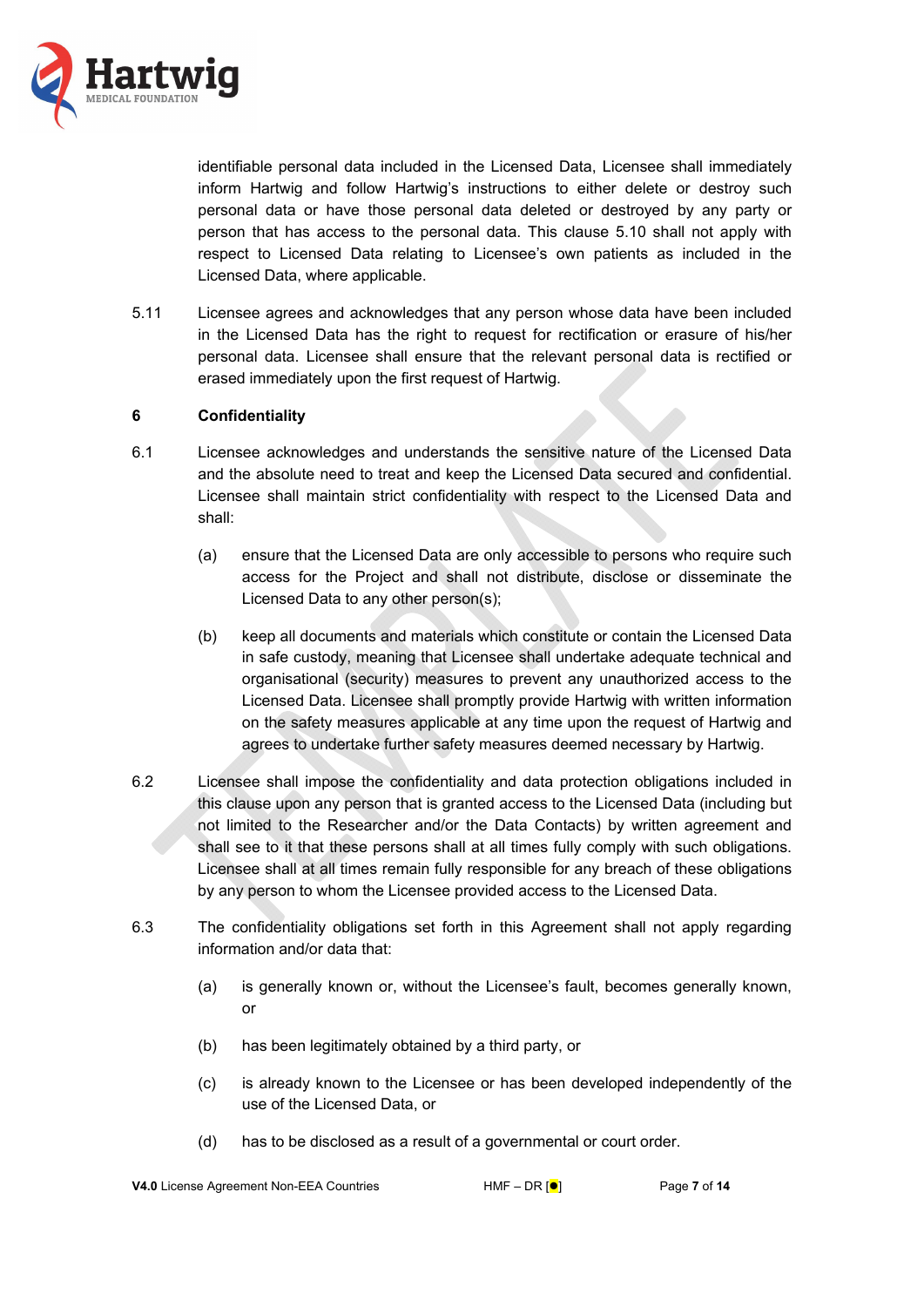

6.4 Expiration or termination of this Agreement for whatever reason shall not affect the Licensee's confidentiality obligations as set forth in this Agreement.

## **7 Intellectual property rights and know how**

- 7.1 Hartwig is exclusively entitled to its Database and Licensee shall not have any rights on or in relation to this Database.
- 7.2 Each Party shall remain the owner of any intellectual property rights and/or any knowledge gained or developed by such Party prior to the conclusion of this Agreement or yet to be developed outside the scope of this Agreement.
- 7.3 Under no circumstance shall the Database and/or the Licensed Data (including any additions thereto and/or alterations or updates thereof) become the property of Licensee. Nothing in this Agreement shall construe the transfer of any rights, title or interest in any knowledge, intellectual property and/or data to Licensee.

## **8 Publications**

- 8.1 Licensee may publish the results of the Project with respect to the Licensed Data, provided that such publication does not include any of the (original/raw) Licensed Data itself but only (research and/or statistical) data that were compiled by using the Licensed Data and which do not contain any personal data and/or personally identifiable information. Licensee is further explicitly prohibited from providing to any party or otherwise disclosing the Licensed Data in connection with a publication for purposes of verification of the Project or any other purpose and Licensee shall refer any party that wishes to receive access to Licensed Data for purposes of verifying the Project to Hartwig.
- 8.2 Licensee shall notify Hartwig of any contemplated publication containing and/or partially or entirely based on Licensed Data or containing any statements related to Hartwig's Database prior to publication.
- 8.3 Licensee acknowledges that the Licensed Data contain data obtained from third party medical institutions/centres and/or research performed by such third parties. Licensee agrees to acknowledge the contribution of these third parties in (contemplated) publications in accordance with (i) the at the time of publication prevailing Publication Policy of Hartwig as published on the website of Hartwig and the current version of which is attached hereto as **Annex IV** and (ii) commonly accepted international standards and practices.
- 8.4 In order to enable Licensee to comply with its obligations as set out in clause 8.3, Hartwig shall, when making available the Licensed Data to Licensee or shortly thereafter, inform the Licensee on further details regarding the Licensed Data originating from third parties as provided for in the Publication Policy of Hartwig.
- 8.5 Hartwig is entitled to publish the following information regarding the Project on its website: name of requesting researcher on Data Access Request Form, center of requesting researcher, date of the Data Access Request Form, (general) title of the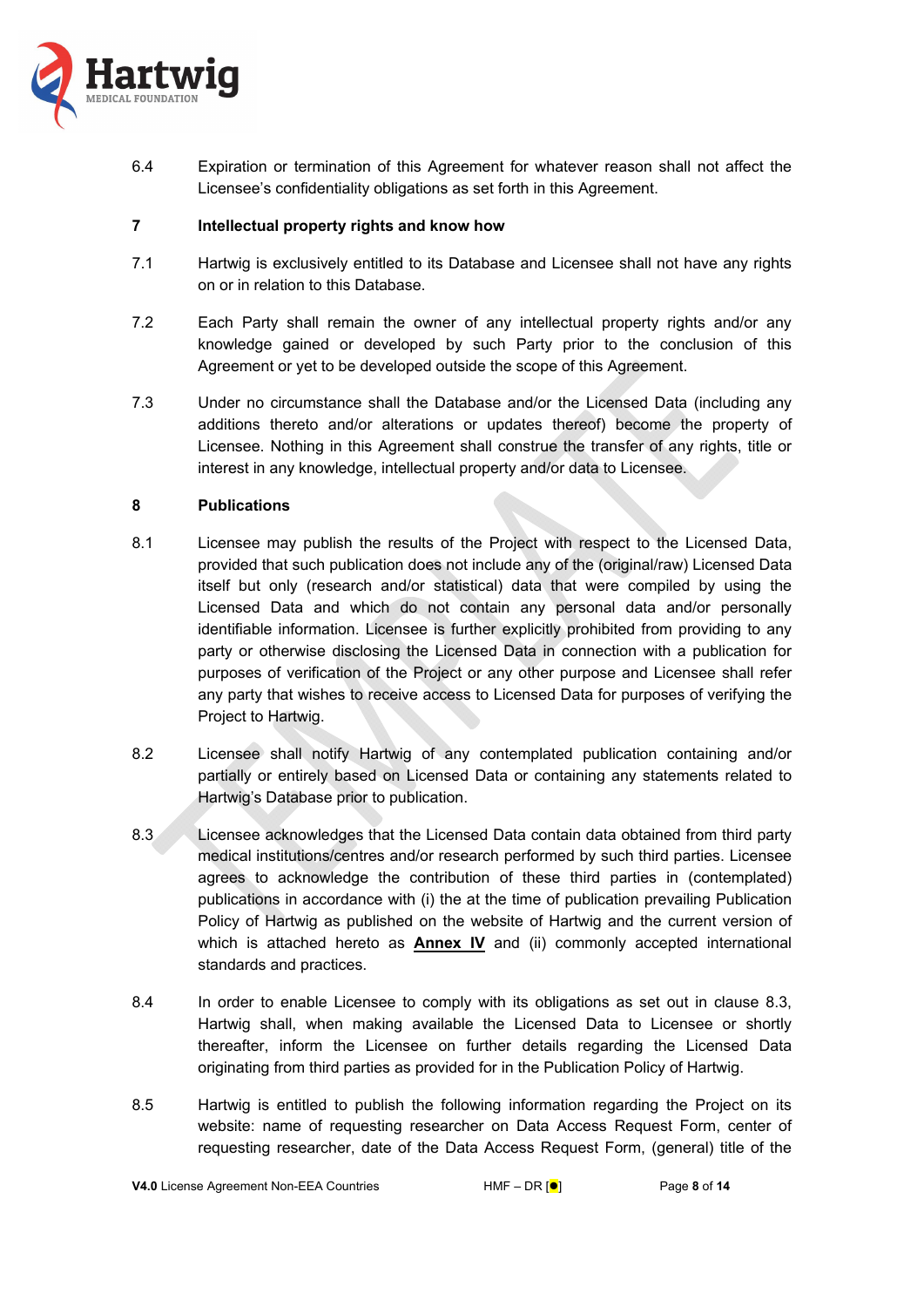

Project and brief summary of the Project as stated in the Data Access Request Form and any other information as explicitly agreed in writing between the Parties.

8.6 Licensee shall impose the (publication) obligations provided in this clause 8 by written agreement upon any person that is granted access to the Licensed Data and shall see to it that such persons shall at all times fully comply with these obligations. Licensee shall at all times remain fully responsible for any breach of these obligations by any of the persons to whom the Licensee provided access to the Licensed Data.

### **9 Limitation of liability**

- 9.1 No warranty is given by Hartwig as to the accuracy or completeness of any Licensed Data.
- 9.2 Regardless of the basis of Licensee's claim (whether based on this Agreement, a relating agreement or tort), Hartwig's liability shall in any event never exceed the amount of any direct damages actually suffered by Licensee.
- 9.3 Under no circumstances Hartwig shall be liable towards Licensee for:
	- (a) special, incidental, indirect, consequential or punitive damages;
	- (a) lost profits, business, revenue, goodwill, or anticipated savings; and/or
	- (b) any third party claim against Licensee.
- 9.4 Licensee agrees to defend, indemnify and hold Hartwig harmless against any liability, losses, damages or costs (including any legal costs) incurred or suffered by Hartwig as a result of any breach, negligent act or omission or wilful misconduct on the part of Licensee or its affiliates, employees, subcontractors and any (other) third parties (if any), arising either directly or indirectly from the performance (or non-performance) by Licensee of any of its obligations under this Agreement.

### **10 Compliance and audit**

- 10.1 Both Parties covenant that all of their activities under and/or pursuant to this Agreement shall at all times comply with the Applicable Legislation.
- 10.2 At first request of Hartwig, Licensee shall provide information and documentation in order for Hartwig to be able to (remotely or physically) verify compliance by Licensee with this Agreement. Furthermore, at request of Hartwig, Licensee shall permit Hartwig, or its representatives, to have (remote) access to the Licensed Data, access logs or similar trails, and all systems used by the Licensee to store and process the Licensed Data (including systems of the Licensee's processors) to inspect compliance by Licensee with this Agreement and particularly, to verify whether any public authority or other third party gained access to the Licensed Data and under what conditions. Such inspection shall be conducted during normal business hours, on a date agreed upon by the Parties and in the presence of a representative of Licensee.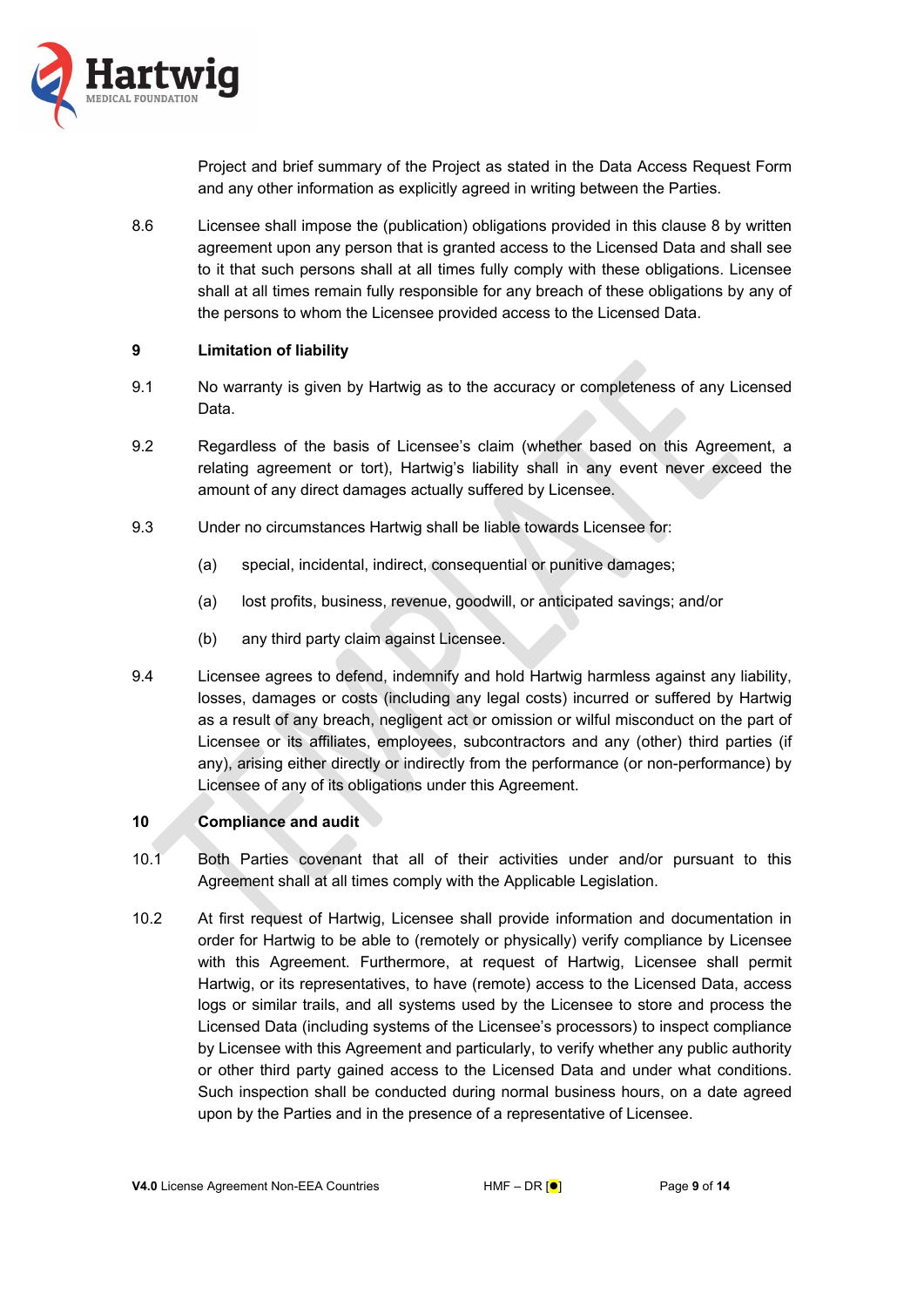

#### **11 Term and termination**

- 11.1 This Agreement shall commence as of the Signing Date and will continue until, whichever comes earlier, either completion of the Project (i.e. the first publication in relation to the Project), or expiration of the period of time as set forth in clause 4.1 of this Agreement, after which this Agreement shall automatically terminate unless terminated earlier in accordance with this clause 11.
- 11.2 Either Party may terminate this Agreement at its own discretion by written notice to the other Party taking into account a notice period of at least one (1) month.
- 11.3 Hartwig may terminate this Agreement with immediate effect by written notice to the Licensee in case Hartwig in its sole discretion concludes that this Agreement or the execution thereof by Hartwig is contrary to the Applicable Legislation or (an) order(s) by a competent authority, court or tribunal.
- 11.4 Either Party may terminate this Agreement with immediate effect, by written notice to the other Party in the event that:
	- (a) the other Party breaches a material obligation or fails to perform any of the material terms or conditions of this Agreement (which particularly includes, but is not limited to the provisions provided for in clause 5 of this Agreement) and/or any agreements resulting therefrom; and
	- (a) such breach or failure is not capable of remedy; or
	- (b) such breach or failure, if capable of remedy, is not remedied within thirty (30) days after written notice from the rescinding Party requiring such breach or failure to be remedied.
- 11.5 Either Party may terminate this Agreement with immediate effect, in whole or in part, by written notice to the other Party in the event that:
	- (a) the other Party ceases to pay its debts, becomes insolvent or an order is made or a resolution is passed for the liquidation, administration, winding up or dissolution of the other Party (other than for the purposes of a solvent amalgamation or reconstruction) or an administrative or other receiver, manager, liquidator, administrator, trustee or similar officer is appointed to administer all or any substantial part of the assets of the other Party or the other Party requests for a moratorium, enters into or proposes any composition or arrangement with its creditors generally, or anything analogous to the foregoing arises in any applicable jurisdiction; or
	- (b) the other Party terminates its business.
- 11.6 Hartwig may terminate this Agreement with immediate effect in the event that (a) Licensee directly or indirectly comes under the control of a third party or enters into a legal merger with such third party and such acquisition of control or merger harms or may harm the interest of Hartwig to such extent that Hartwig cannot reasonably be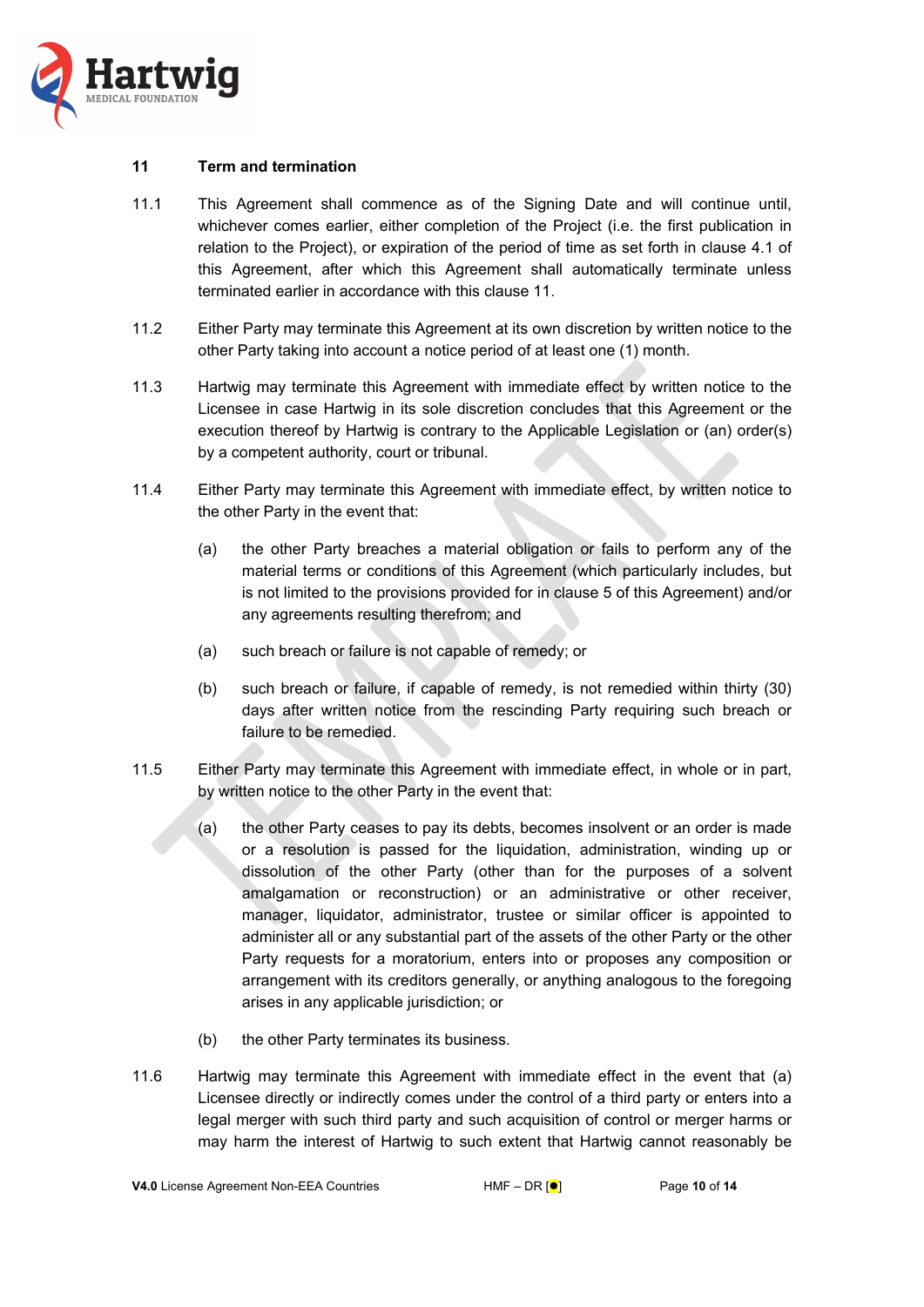

expected to continue this Agreement, or (b) Licensee (knowingly or unknowingly) acts contrary to any restriction applicable to Hartwig with respect to the Licensed Data.

### **12 Consequences of termination**

- 12.1 Upon termination of this Agreement, Licensee shall, promptly and without charge to Hartwig:
	- (a) at Hartwig's option, either return to Hartwig or destroy, all carriers of the Licensed Data which it has obtained from Hartwig in connection with this Agreement, and also all copies thereof which are in its possession at that time;
	- (b) remove all Licensed Data that are at that time stored in its computer system, files, or both; and
	- (c) no longer use the Licensed Data in any manner whatsoever, with the understanding that the results of the Project (not being the original Licensed Data themselves) may continue to be used by Licensee for publication purposes in accordance with this Agreement.
- 12.2 Notwithstanding the provision in clause 12.1, the Licensee shall be entitled to keep one (1) copy of the Licensed Data, but only in order to comply with retention obligations pursuant to Applicable Legislation to which the Licensee is subject in order to verify and reproduce the Project as set forth in the Data Access Request Form. In the event that the (copy of) the Licensed Data is used by Licensee to verify or reproduce the Project as set forth in the Data Access Request, the Licensee shall inform Hartwig hereof in advance. The terms of this Agreement shall fully apply to the Licensee with respect to the use of the (copy of the) Licensed Data as provided for in this clause 12.2.
- 12.3 Expiration or termination of this Agreement for whatever reason shall not prejudice the provisions which by their nature must be deemed to survive termination, including but not limited to clause 6, 7, 8.3, 12.2 and 13.

# **13 Penalty**

13.1 Upon any violation of clause 5, 6 or clause 12.1 and/or 12.2 by Licensee, Licensee shall forfeit, without any notice to that effect being required, an immediately payable penalty which is not subject to set-off, in the amount of EUR 50,000 per event and EUR 10,000 for every day that such violation continues, without prejudice to Hartwig's right to: (a) claim full compensation of damages in addition to the penalty if such damages are higher, or (b) to claim compliance with the obligations under this Agreement simultaneously with claiming the penalty.

### **14 Assignment**

14.1 Neither this Agreement nor any right or obligation hereunder can be transferred or assigned in whole or in part by any Party without the prior written consent of the other Party.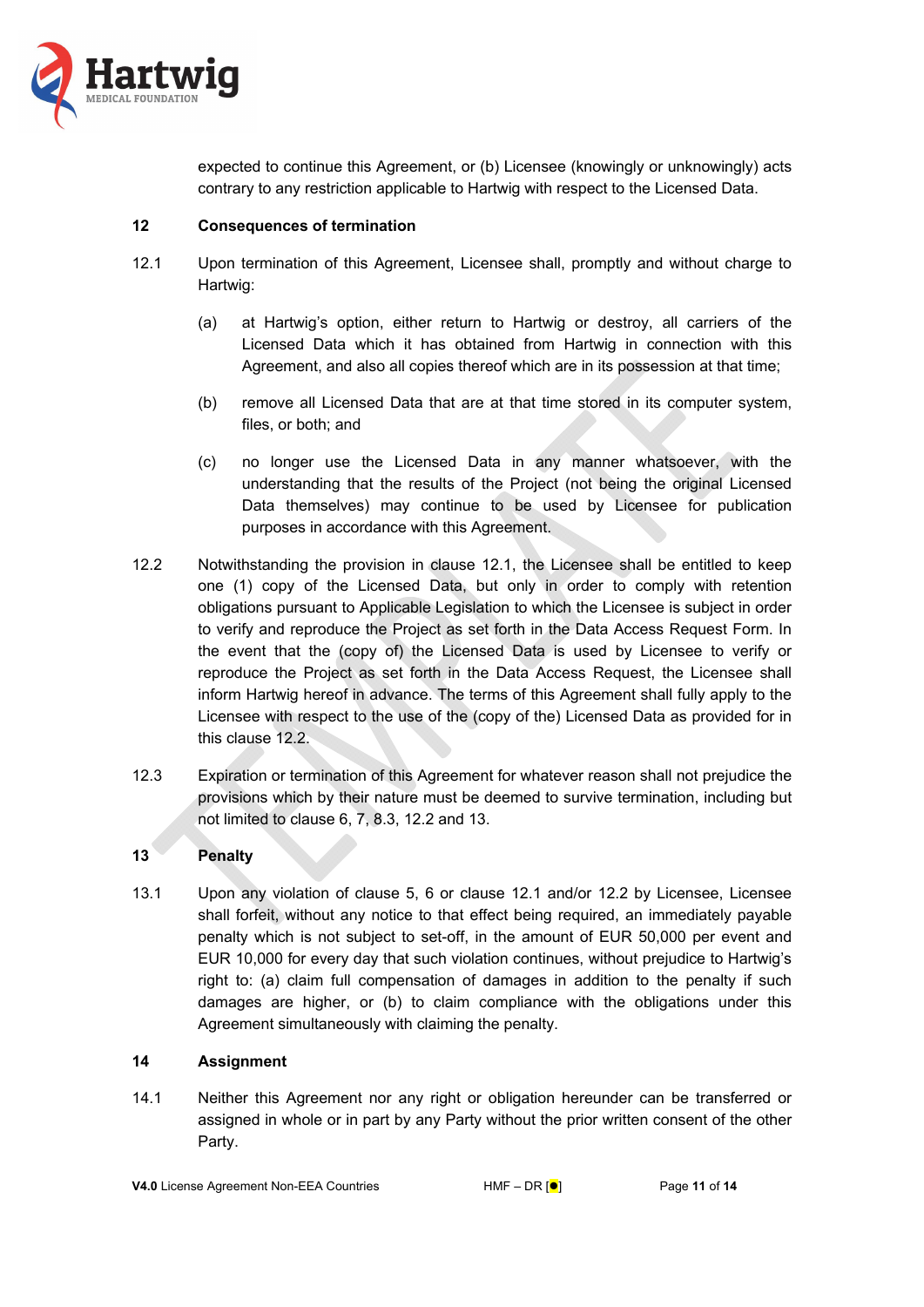

## **15 Notices**

15.1 Any communication required or permitted to be given under this Agreement between Parties shall be in writing by letter or email and shall be sent to the following addresses:

### **Stichting Hartwig Medical Foundation**

| Address   | Science Park 408, 1098 XH Amsterdam, the Netherlands |  |
|-----------|------------------------------------------------------|--|
| Attn.     | the Board                                            |  |
| Telephone | +31 (0)20 235 2640                                   |  |
| Email     | info@hartwigmedicalfoundation.nl                     |  |

**[ Licensee] [ in the event of a consortium, list all consortium parties]** 

| Department | <b>101</b>     |
|------------|----------------|
| Attn.      | $\blacksquare$ |
| Address    | $\blacksquare$ |
| Telephone  | <b>101</b>     |
| Email      | <b>101</b>     |

## **16 Applicable law and jurisdiction**

- 16.1 This Agreement and any agreements entered into pursuant to or in connection with this Agreement (including but not limited to claims based on tort) shall be governed by and construed in accordance with the laws of the Netherlands.
- 16.2 Any dispute arising out of or in connection with this Agreement (including but not limited to claims based on tort) or further agreements resulting here from will in first instance be submitted to the exclusive jurisdiction of the competent court in Amsterdam, the Netherlands.

### **17 Miscellaneous**

- 17.1 Neither Party's failure to exercise any of its rights hereunder shall constitute a waiver of such rights or in any other way prejudice such rights.
- 17.2 If any provision of this Agreement is declared void or unenforceable by any court or tribunal of competent jurisdiction, the other provisions of this Agreement shall remain to be of effect. Parties shall endeavour to replace any void or unenforceable provision by a valid provision which reflects the parties' original intent to the greatest possible extent.
- 17.3 The applicability of any general terms and conditions of Licensee to this Agreement is herewith expressly excluded.

*[signature page follows]*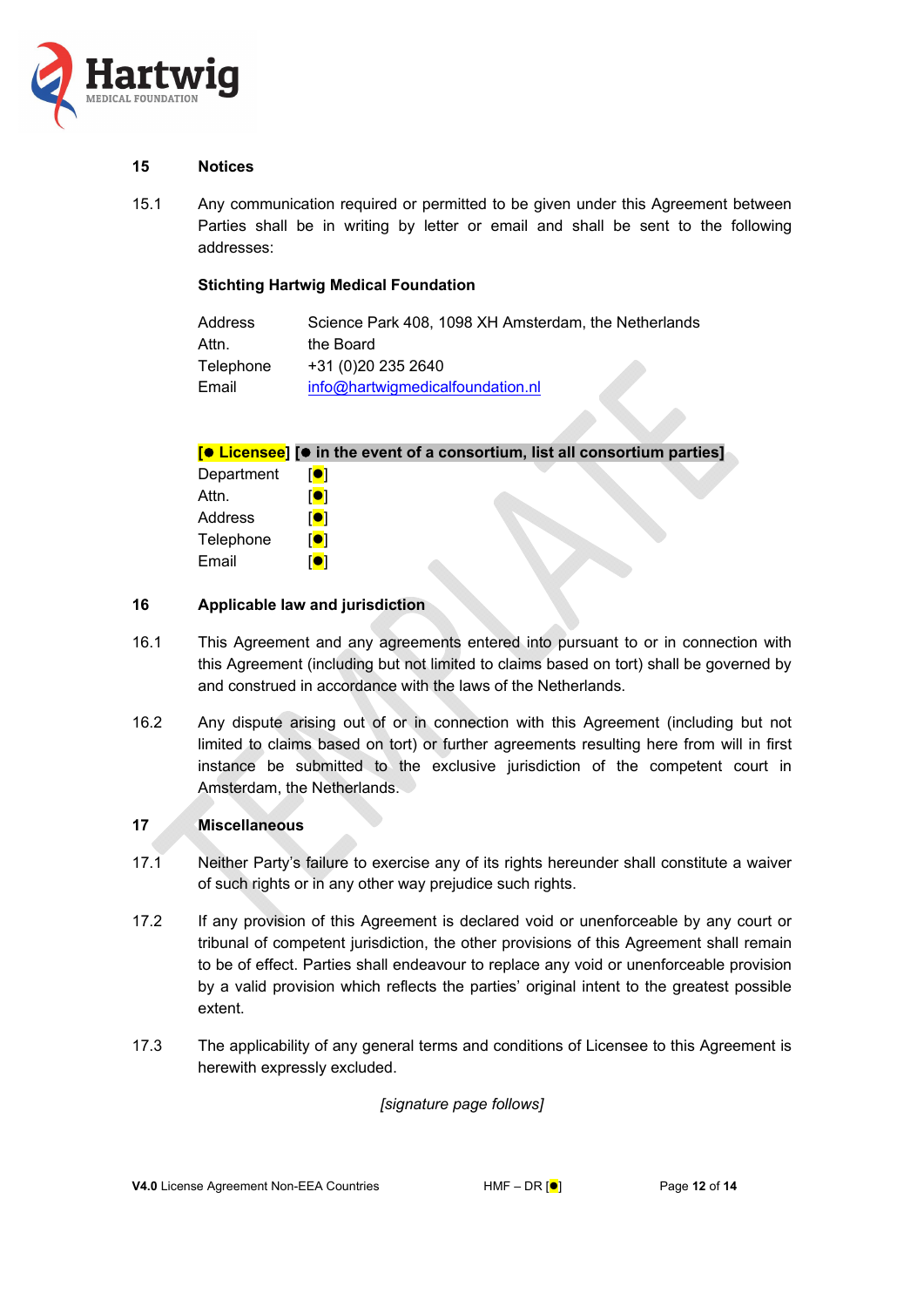

THIS AGREEMENT has been executed by Hartwig and Licensee by their respective and duly authorized officers on the day and year written.

| [. In the event of a consortium, all consortium parties have to sign this license<br>agreement as Licensee] |                                                            |  |  |  |
|-------------------------------------------------------------------------------------------------------------|------------------------------------------------------------|--|--|--|
| <b>Stichting Hartwig Medical Foundation</b>                                                                 | [ <mark>●Licensee</mark> ]                                 |  |  |  |
| Hartwig                                                                                                     | <b>LICENSEE</b>                                            |  |  |  |
| By: Hans van Snellenberg<br><b>Title: Managing Director</b>                                                 | By: [ <mark>●</mark> ]<br>Title: [ <sup>●</sup> ]<br>Date: |  |  |  |
| Date:                                                                                                       |                                                            |  |  |  |
| [ <sup>●</sup> Licensee]                                                                                    | [● Licensee]                                               |  |  |  |
| <b>LICENSEE</b>                                                                                             | <b>LICENSEE</b>                                            |  |  |  |
| By: [ <sup>●</sup> ]<br>Title: $[•]$<br>Date:                                                               | By: [ <mark>●</mark> ]<br>Title: $[•]$<br>Date:            |  |  |  |
| For acknowledgment of his obligation under clause 3.3 and 4 of this Agreement,                              |                                                            |  |  |  |
| <b>Researcher</b>                                                                                           |                                                            |  |  |  |

[●] [name researcher]

| Title: [●] |  |
|------------|--|
| Date:      |  |

**\_\_\_\_\_\_\_\_\_\_\_\_\_\_\_\_\_\_\_\_\_\_\_\_\_**